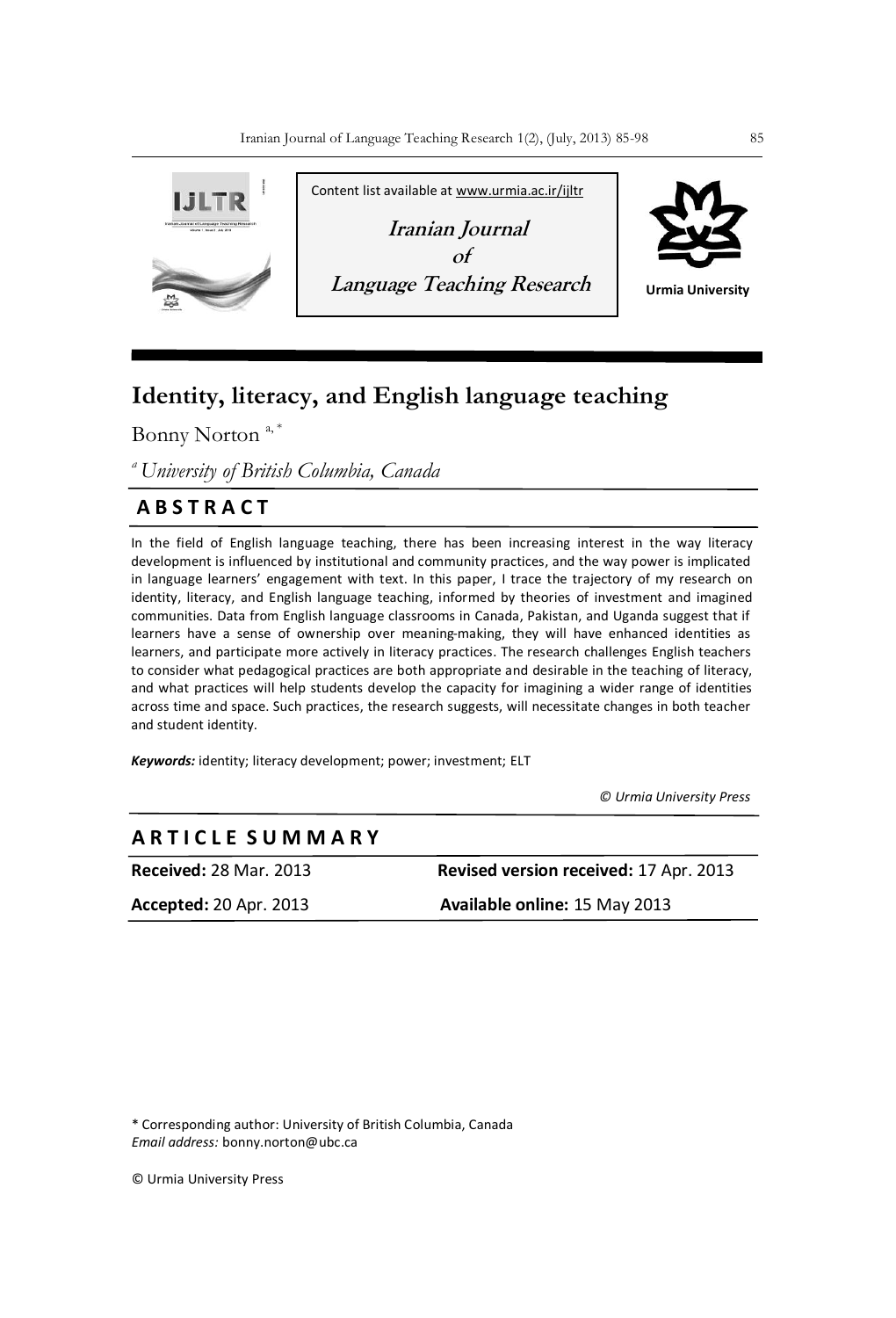# **Introduction**

Interest in identity in the field of English language teaching represents a shift in the field from a focus on psycholinguistic models of second language acquisition (SLA) to include greater interest in sociological and anthropological dimensions of language learning1. Those of us interested in identity and language learning are concerned not only about linguistic input and output in SLA, but in the relationship between the language learner and the larger social world.<sup>2</sup> Parallel to changes in conceptions of "language" are changes in prevailing conceptions of "literacy" in the field of education<sup>3</sup>. As Luke (1997) notes, while earlier psychological perspectives conceived of literacy as the acquisition of particular behaviors, cognitive strategies, and linguistic processing skills, more recent insights from ethnography, cultural studies, and feminist theory have led to increasing recognition that literacy is not only a skill to be learned, but a practice that is socially constructed and locally negotiated. In this view, literacy is best understood in the context of larger institutional practices, whether in the home, the school, the community, or the larger society. These institutional practices, in turn, must be understood with reference to what is called the "literacy ecology" of communities, in which there is frequently inequitable access to social, economic, and political power (Barton, 2007; Hornberger, 2003). The complex ways in which families, schools, and communities interact and differ in their literacy practices provide significant insights into the ways in which people learn, teach, negotiate, and access literacy both inside and outside school settings.

These parallel trajectories in the fields of language and literacy education, respectively, have much in common, and have had a great impact on my own research in diverse classrooms in the international community. This paper has given me the opportunity to address three contexts in which I have sought to explore the subtle connections between literacy, identity, and English language teaching. The research projects, which were all collaborative, took place in schools in Canada, Pakistan, and Uganda, respectively. In Canada, we studied the appeal of Archie comics for young people (Norton, 2003; Norton & Vanderheyden, 2004; Moffatt & Norton, 2005); in Pakistan, we investigated perceptions of literacy amongst middle-school students in Karachi (Norton & Kamal, 2003); and in Uganda, we investigated the ways in which multimodal texts provided enhanced opportunities for learning amongst secondary school students (Kendrick, Jones, Mutonyi, & Norton, 2006). In this address, I will present the central findings from each of these three research projects, focusing on the relationship between literacy, identity, and English language teaching, with particular reference to my recent work on investment and imagined communities, as discussed next.

# **Theoretical framework: Investment and Imagined Identities**

In ongoing research (see Norton Peirce, 1995; Norton, 2000; Norton & Gao, 2008; Norton & Toohey, 2011), I have sought to integrate poststructuralist conceptions of identity and human agency by developing a construct I have called "investment." Departing from current conceptions of "motivation" in the field of language learning, the concept of investment signals the socially and historically constructed relationship of learners to the target language, and their sometimes ambivalent desire to speak, read, or write it. Investment is best understood with reference to the economic metaphors that Pierre Bourdieu uses in his work, in particular the

**.** 

<sup>1</sup> See Norton & Toohey, 2001; Zuengler & Miller, 2006.

<sup>2</sup> See monographs by Block, 2007; Heller, 2007; Kanno, 2008; May, 2008; Norton, 2000; Potowski, 2007; Rampton, 2006; Stein, 2008; Toohey, 2000.

<sup>3</sup> Barton, 2007; Blommaert, 2008; Hornberger, 2003; Kress, 2003; Martin-Jones & Jones, 2000; New London Group, 1996; Prinsloo & Baynham, 2008.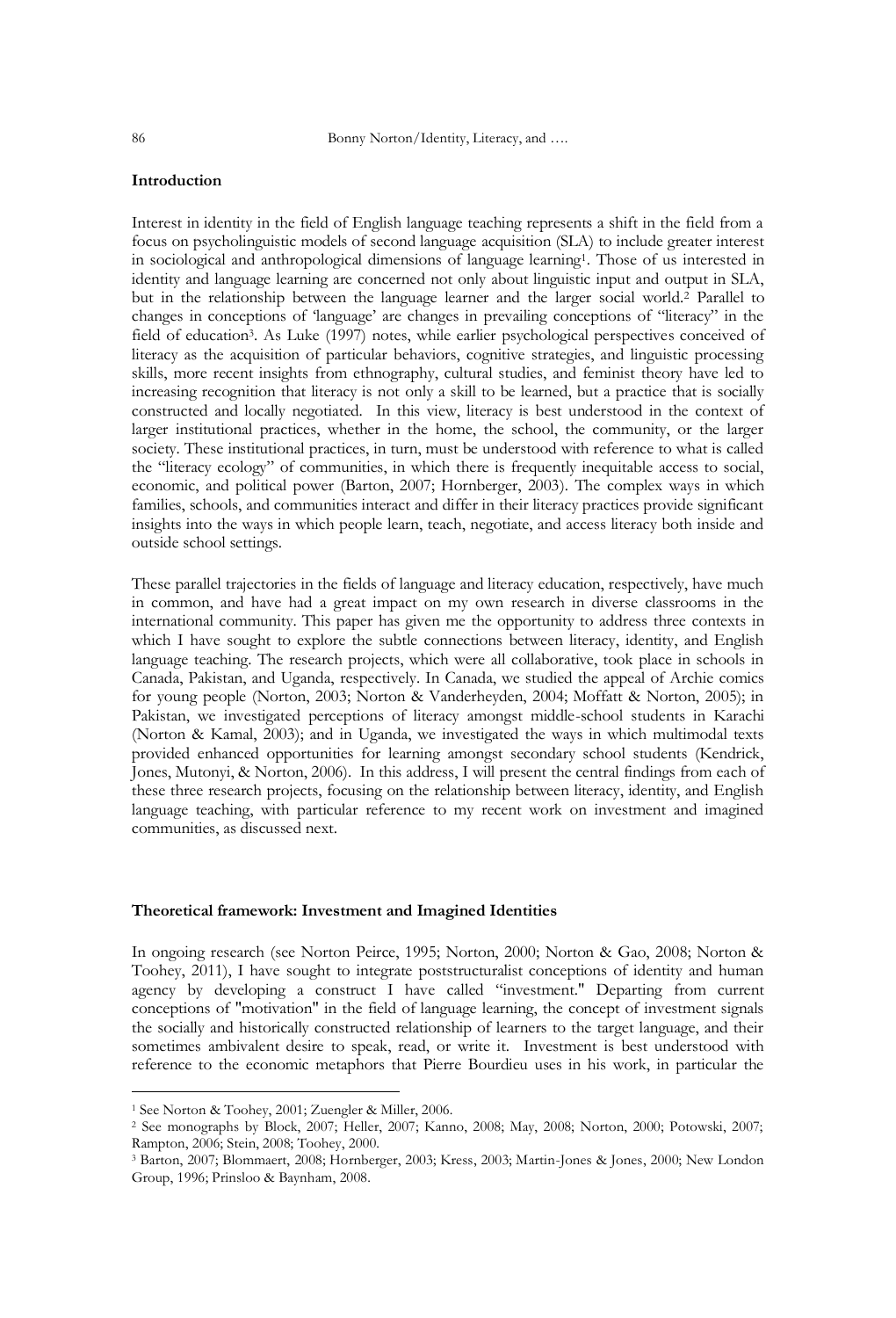notion of "cultural capital" (Bourdieu, 1977; 1991). Cultural capital is situated, in that it has differential exchange value in different social fields. In my work, I have argued that if learners "invest" in a second language, they do so with the understanding that they will acquire a wider range of symbolic and material resources, which will in turn increase the value of their cultural capital. As the value of their cultural capital increases, so learners' sense of themselves, their identities, and their opportunities for the future are re-evaluated. Hence there is an integral relationship between investment and identity. This notion of investment has been taken up by other scholars in the field, and is proving productive for understanding the complex conditions under which language learning takes place.<sup>4</sup>

With reference to "imagined communities" and "imagined identities" (Norton, 2001; Kanno & Norton, 2003; Pavlenko & Norton, 2007), we refer to groups of people, not immediately tangible and accessible, with whom we connect through the power of the imagination. In our daily life, we interact with many communities whose existence can be felt concretely and directly, such as our neighborhood communities, our workplaces, our educational institutions, and our religious groups. However, these are not the only communities with which we are affiliated. Imagined ties can extend both spatially and temporally (see Anderson, 1991). Thus, in imagining ourselves bonded with our fellow human beings across space and time, we can feel a sense of community with people we have not yet met, including future relationships that exist only in the learner's imagination. We suggest that these imagined communities are no less real than the ones in which learners have daily engagement, and might even have a stronger impact on their current actions and investments. Further, we have made the case that an investment in an imagined community assumes an investment in an imagined identity, one that may constantly change across time and space.

#### **Research across time and space**

-

# *Archie comics and the power of popular culture in Canada*

Archie comics, which address the lives of a group of adolescents in the United States, are popular in Canada, and indeed, many parts of the world, and are widely read by pre-adolescent children, 60% of whom are girls. In embarking on this research (Norton, 2003; Norton & Vanderheyden, 2004; Moffatt & Norton, 2005; Moffatt & Norton, 2008), our aim was not to promote or denounce Archie comics, but to better understand the ubiquitous Archie reader, and to determine if insights from Archie readers might have significance for language and literacy education. The research was conducted in a Vancouver, Canada, elementary school from 1998- 1999, and involved 55 elementary students, aged ten to twelve, 25 of whom were English language learners.

In our research we found that Archie comic readers were subject to an interesting set of power relationships in their home and school contexts. Students noted that their parents and teachers were frequently dismissive of their love of comic books, describing them as "garbage" and "a waste of time". Archie readers had incorporated such views in their own understandings of literacy, drawing a distinction between what they called "real reading" and "fun reading". "Real reading", in their view, was reading that the teacher prescribed; it was "educational"; it was "challenging"; but it was seldom "fun". The reading of Archie comics was "fun" because readers

<sup>4</sup> Arkoudis & Davison, 2008; Cummins, 2006; Haneda, 2005; McKay & Wong, 1996, Pittaway, 2004, Potowski, 2007; Skilton-Sylvester, 2002.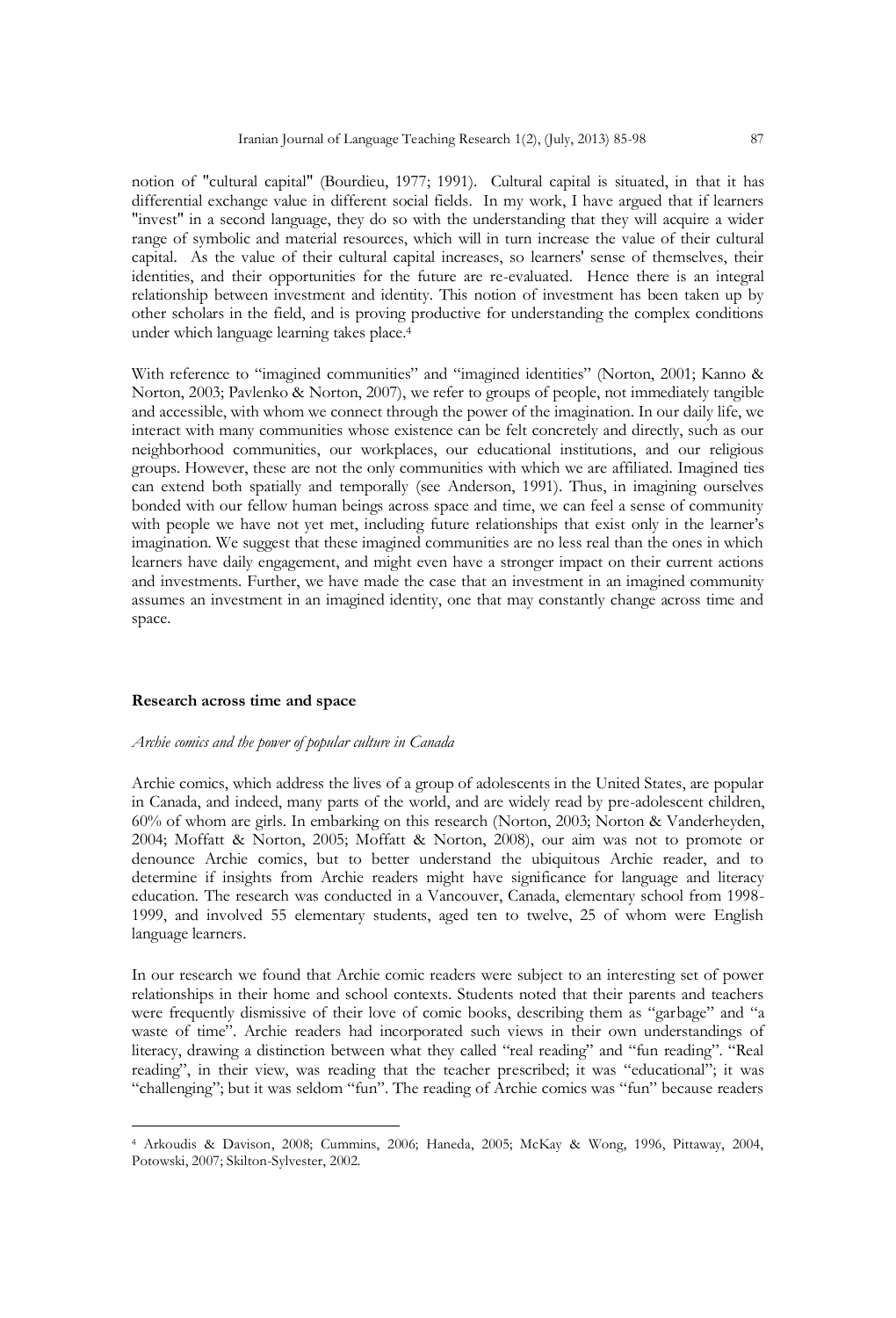could construct meaning, make hypotheses, and predict future developments without trying to second-guess the teacher. The findings suggest that the inequitable relationships of power between teachers and parents, on the one hand, and children, on the other, may limit a child"s engagement with text, sometimes rendering it a meaningless ritual.

Two related observations from the research are relevant to an exploration of the relationship between identity and literacy. First, the Archie study suggests that the pleasure children derive from comics, in general, and Archie comics, in particular, is associated with a sense of ownership over meaning-making, whether the readers are native speakers or English language learners. It is this sense of ownership that gives children the confidence to engage with comic books both energetically and critically. For the Archie comic readers in our study, their goal in debating the merits of characters, events, and stories was not to anticipate other interpretations and critiques, but to draw on their own knowledge and experience to reflect, engage, and defend. However, although the study provides much evidence to suggest that the Archie reading community was vibrant and social, and helped to strengthen relationships between native speakers and English language learners, the children"s reading preferences received little recognition or validation from teachers or parents. The study suggests that literacy educators need to better understand rather than dismiss those practices that students find engaging and meaningful, whether in or outside classrooms.

Indeed, the Archie comic study led us to rethink the very notions of reading, literacy, and learning. The written word, while still important, is only one of the many semiotic modes that children encounter in the different domains of their lives. From popular culture, drama, and oral storytelling to television and the Internet, children in different parts of the world are engaging in diverse ways with multiple "texts". The challenge for literacy educators is to reconceptualize classrooms as semiotic spaces in which children have the opportunity to construct meaning with a wide variety of multimodal texts, including visual, written, spoken, auditory, and performative texts. Scaffolding such a curriculum is a theory of meaning making in which children are not only the users but also the makers of systems of communication.

# *Literacy and imagined communities in Pakistan*

In this 2001-2002 research study (Norton & Kamal, 2003), students in Karachi, Pakistan, took part in a global social action project called the Youth Millennium Project, in which 80 middle school students, calling themselves "The Reformers", collected stationery, books, and supplies for a local orphanage serving Afghan refugee children. Part of the project was also to teach the Afghan children "some simple English phrases". We were intrigued by the students" interest in literacy, and their promotion of the English language. We were also curious about the vision of the future held by these students at a time of great social and political instability. We collected data on these issues through questionnaires, interviews, observations, and e-mail exchanges. The following findings inform our understanding of the relationship between identity, literacy, and English language teaching.

First, we were interested to find that the students" conceptions of literacy were consistent with many current theories of literacy in the scholarly literature. The students held the view that literacy is not only about reading and writing, but also about education more broadly. "Literacy plays a vital role in the progress of a country," said one, while another noted passionately "without education our beloved country Pakistan cannot develop." Other students, however, extended this view to include the notion that a literate person has greater ability to reason than one who is illiterate. One student, for example, noted that a literate person "can make better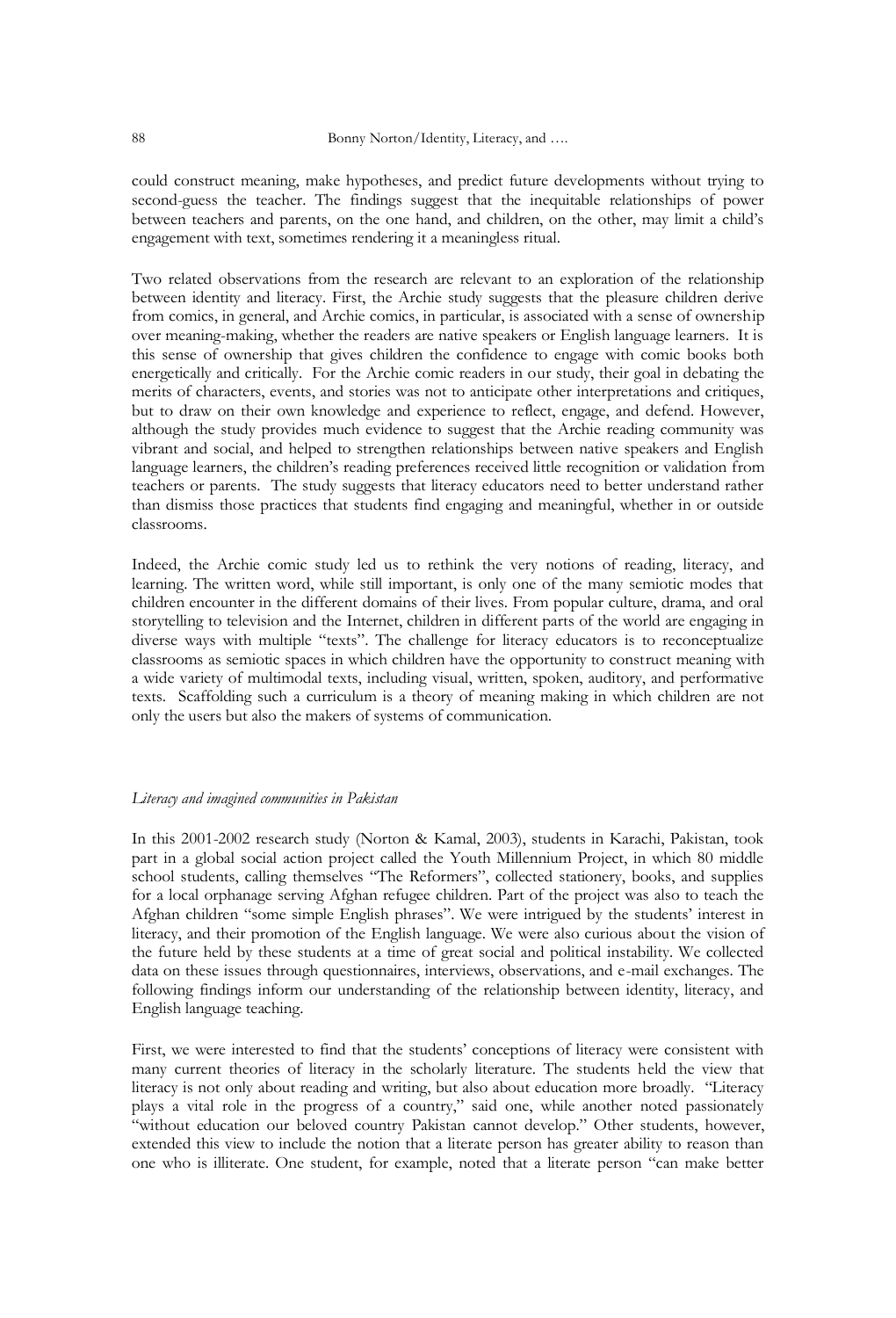decisions" than an illiterate person, while another said that "if we are not literate we cannot do any work with thinking." These same students noted, in addition, that material resources are needed to promote both literacy and development. They pointed out, for example, that what they called the Afghan "childlabours" in their community could not access literacy classes because they were supporting their destitute families. The students were well aware of the resources of wealthier countries, noting somewhat optimistically "we know that in developed countries everyone is educated and goes to school; that is why they are rich and have no problems." For students in Pakistan, literacy must be understood with reference to social, economic, and political power.

Like their notions of literacy, the students" responses to the importance of English were complex and best understood in the context of Pakistan"s ambivalent status in the international community. In seeking to teach the Afghan children "some simple English phrases," students were invested in the belief that English is an international language and the language of science, technology, and the media. As one said:

> The English language is an international language spoken all over the world and it is the language of science. Therefore to promote their education and awareness with modern technologies, it is important to teach them English.

Students noted that English serves as a common language not only across nations, but also within nations, and expressed the hope that knowledge of English would redress imbalances between developed and developing nations. With only a few exceptions, the students demonstrated little ambivalence towards the English language, and perceived it as an important tool for social, economic, and political advancement, both within Pakistan, as well as the international community. When students were pressed to consider whether the spread of English had any negative consequences, only two students noted that a country"s native languages could be compromised, and only one noted that the spread of English would be accompanied by the spread of western culture, what he called "a bad sign." In sum, students expressed the hope that a future Pakistan would be one in which all inhabitants were literate, knowledgeable about English, and technologically advanced. They desired a peaceful society, true to the principles of Islam, and respected in the international community.

Insights from these students are best understood in the context of their complex identities in a time of social and political instability, both nationally and internationally. The research suggests that the struggle for literacy, access to English, and technological progress are interdependent, and reflect the desire of a country in a post-colonial world to engage with the international community from a position of strength rather than weakness. The findings suggest further that English and the vernacular can co-exist in mutually productive ways and that the appropriation of English does not necessarily compromise identities structured on the grounds of linguistic or religious affiliation.

# *Learning English through multimodal texts in Uganda*

In one of our diverse research projects in Uganda, we have found that multimodal texts that include drama, photography, and drawing, while by no means new pedagogies, could be incorporated more systematically into English language teaching in the country (Kendrick, Jones, Mutonyi & Norton, 2006). In one study, by way of example, we examined the ways in which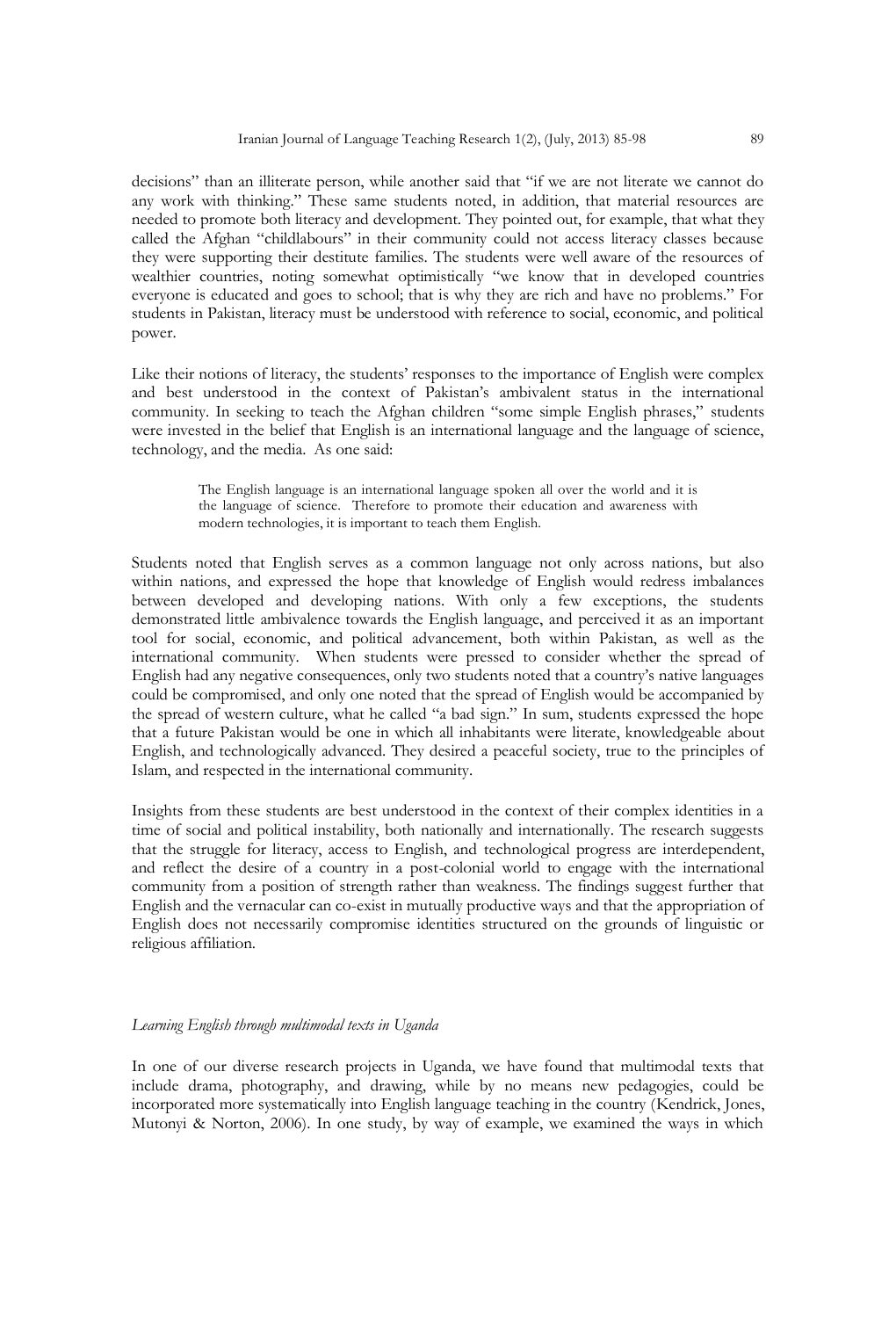drama was used in HIV/AIDS clubs to communicate information and advice to the student body (Norton & Mutonyi, 2007). As one student leader said,

> You see, students will usually not turn up in big numbers when you are giving a talk on HIV/AIDS. So we thought that maybe if we organize the drama as a sort of entertainment for the school, we could have many students attending and we can use the opportunity to talk about HIV/AIDS. The drama is always about HIV/AIDS but it is also fun so students come to watch and listen.

We found that drama gave students, and girls in particular, the opportunity to adopt new identities, and speak from different subject positions. In this context, in which discussions of sexuality and sexual relations are frequently taboo, drama gave students the opportunity to "perform the unsayable" (Stein, 2008) and raise gendered issues that are traditionally marked by silence. In this regard, the motto of one of the HIV/AIDS clubs is compelling, "Talk what others think you can't talk."

In another project, we worked with 19 secondary school girls in Senior 3 (ages 16 to 19) to explore the use of photography as a multimodal pedagogy (Kendrick & Jones, 2008). The purpose of this activity was to provide the girls with a visual, artistic way in which to explore and view specific aspects of their lives through the lens of the camera and to develop communicative English capacity by using photography as an entry point for discussion, reading, writing, and critique. Through journal writing and conversations, the girls discussed what they had learned through their participation in the photography project, such as the way in which their experience with the camera made them feel more confident about learning about other types of technology. Of particular note, however, was that almost all of the girls also mentioned their improvement in their English language competence. When asked directly how (if at all) they believed that this project facilitated learning English, the girls mentioned reading comprehension (as a result of studying the manuals); writing (writing in their research journals); and listening and speaking (from group discussions, meetings and presentations). In addition, they said that their participation in this project also served to improve their "school" English. In a conversation with Shelley Jones, a member of our research team, one of the girls (Rose) expressed the following point in relation to learning English:

| Shelley: | How is learning English through doing a project like this different from<br>learning English in the classroom? |
|----------|----------------------------------------------------------------------------------------------------------------|
| Rose:    | In class teachers write on the blackboard and we just listen.                                                  |
| Shelley: | In the  project how do you use English?                                                                        |
| Rose:    | Communication.                                                                                                 |
| Shelley: | Do you learn more by studying English or by communicating in<br>English?                                       |
| Rose:    | Communicating.                                                                                                 |
| Shelley: | Whv?                                                                                                           |
|          |                                                                                                                |

Rose: Because when you communicate, you think your own English.

Kendrick and Jones (2008, p.396) have argued further that the visual images provide a key to understanding how and why the girls engaged in particular literacy practices, and what this engagement meant for their imagined identities and desired futures. As they note, "For these girls, the freedoms associated with English, education, status, safety, space, and time were not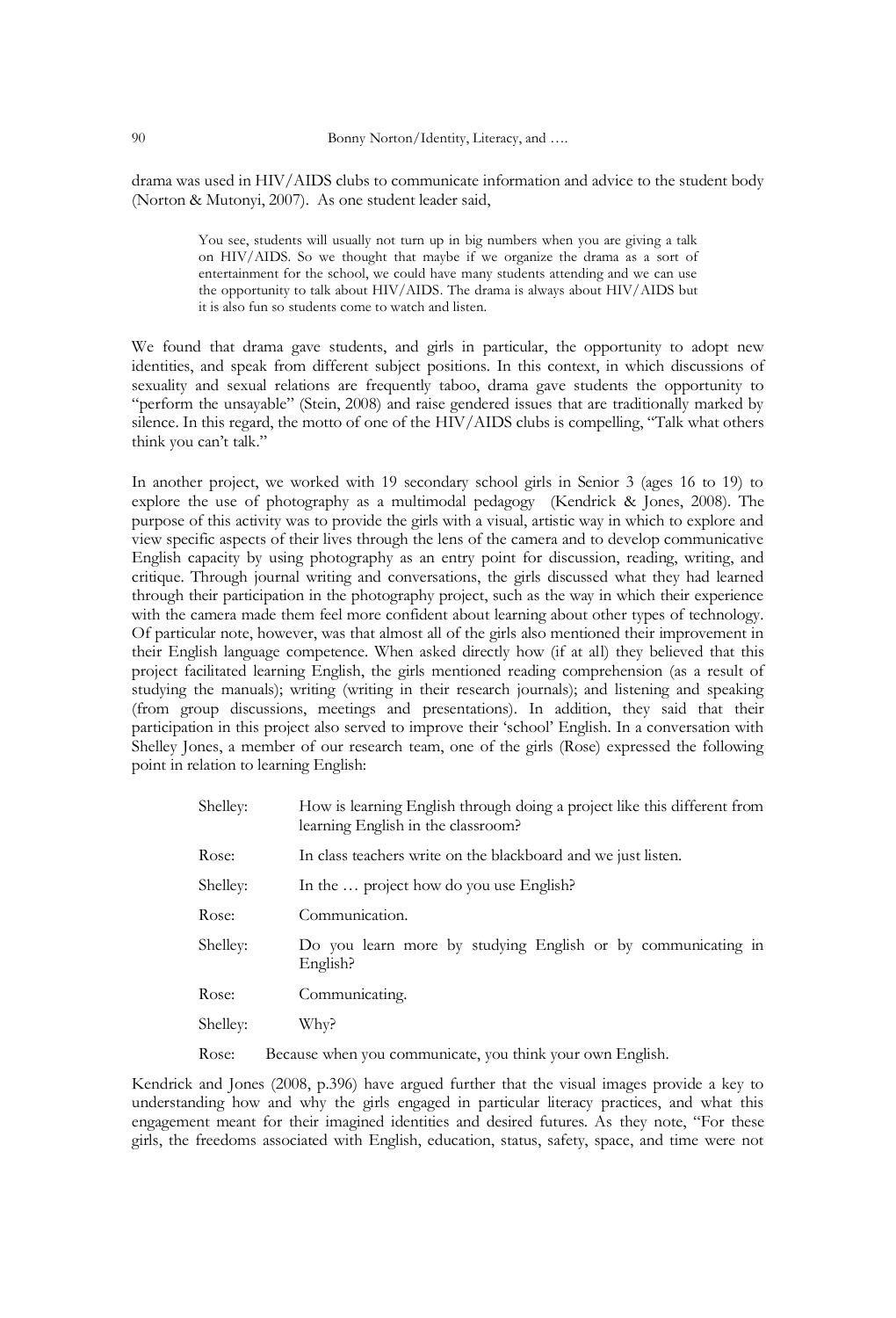only fundamental to their imagined communities, but represent the pre-requisites for full participation in the literacy world."

### **Discussion**

In these three research projects, English language learners had complex investments in their respective literacy practices, each of these investments associated with a range of identities, including those of the imagination. The readers of Archie comics in Canada were invested in these popular cultural texts because they had a sense of ownership over meaning-making. With respect to reader identities, students were in a position of relative power, in which they could actively construct the meaning of the popular cultural text. In teacher-controlled texts, in contrast, the students were in a position of relative powerlessness, and sought primarily to second-guess the teacher.

In Pakistan, language learners were invested in literacy and the English language because they wanted to appropriate identities as "educated" people, living in a "developed" country, with access to both symbolic and material resources. However, it is of some concern that students might in fact overestimate the benefits that can accrue from the development of literacy and the spread of English (see May, 2008; Pennycook, 1998). Ahmed"s assessment, for example, that people who are educated "are rich and have no problems" may lead to a crisis of expectations. Of even greater concern is the way in which pedagogical and social practices may be serving, perhaps inadvertently, to reinforce the view held by the students that people who are literate are more rational and intellectually able than those who are not literate. If students in Pakistan, and perhaps in other parts of the world, equate literacy with rationality and intellectual ability, while at the same time embracing English as *the* international language of science, media, and technology, is there a danger that they may consider people who are literate in English as more rational and intellectually able those who are not?

In Uganda, the secondary schoolgirls were invested in drama and photography because these diverse media gave the girls the opportunity to explore a range of identities, many hitherto unexplored. In particular, the girls could reflect on the conditions that constrained the range of identities available to them, and those that provided an enhanced range of possibilities for the future. With regard to gendered identities, Stein (2008) notes that in a world in which adolescent sexuality is culturally marked by silence, and young girls are vulnerable to sexual assault by boys and older men, a range of semiotic modes should be drawn upon to express fear, violation, pain and loss. The implications for English language pedagogy are profound.

## **Implications for English language teaching**

This research trajectory raises two central concerns that have particular relevance to English language teaching. First, consistent with the research of scholars such as Canagarajah (1999), Luke (2004), Ramanathan (2005), and Street (2001), I learnt from many of these students that if we wish to understand the meaning of literacy in students' lives, we cannot ignore the imperatives of the material world and the ways in which resources are distributed—not only nationally, but internationally. Canagarajah (1999) makes a compelling case that in developing countries in which there is a daily struggle for food, clothing, shelter, and safety, researchers cannot indulge in theoretical debates and abstract policies, but need to address the material realities of the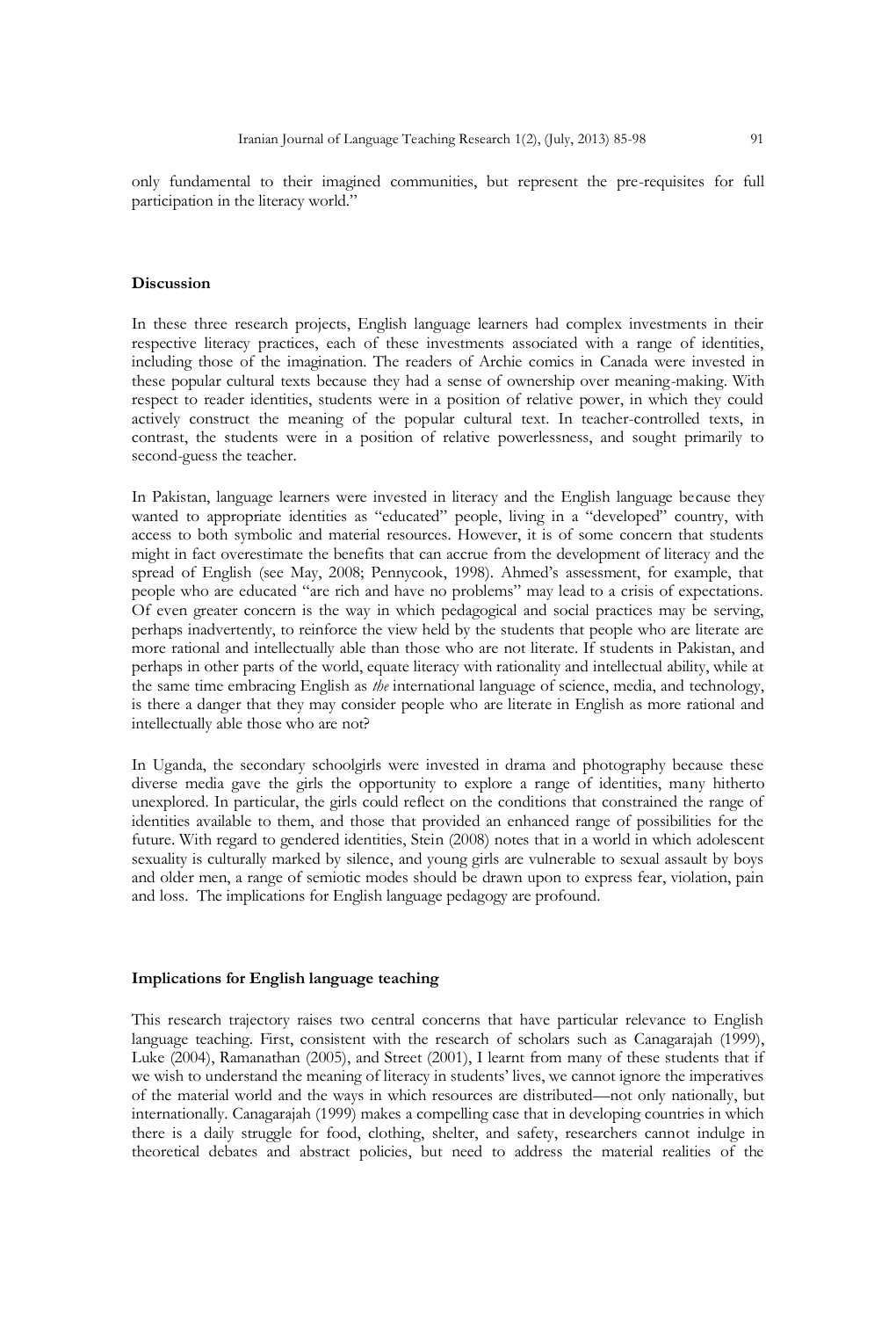communities in which we conduct research. Luke (2004), similarly, argues that while we as educators might debate the meaning of critical literacy, we may not do justice to the lived experiences of physical and material deprivation in diverse communities throughout the globe. The students in Pakistan, and Uganda were well aware of the relationship between literacy, the distribution of resources, and human possibility. For these students, and many other students in poorly-resourced contexts, a community that is literate and skilled in English is also a community that has social, economic, and political power.

Second, it was 20 years ago (Norton Peirce, 1989) that I raised the question of how notions of communicative competence are framed within the field of English language teaching (see also Leung, 2005; Wallace, 2003; Kramsch & Whiteside, 2008). I made the case that a concern for the "rules of use" in the teaching of English internationally is an inadequate pedagogical goal if teachers are concerned about the relationship between language, identity, and human possibility. In raising the question, "Whose interests do such rules serve?", I made the case that theories of communicative competence need to address not only what is "appropriate", but what is *desirable* in the teaching of English internationally (see also McKinney & Norton, 2008). The research I have conducted over the last 20 years suggests that these concerns remain current in the field of English language teaching, and that the debate has now been extended to include the impact of global technologies on language teaching (Kress, 2003; Lam, 2000; Rassool, 1999; Snyder & Prinsloo, 2007; Warschauer, 2003). Rassool (1999), for example, argues that communicative competence within a technological global world refers to the interactive process in which meanings are produced dynamically between information technology and lived experience. The extent to which we are informed will, in turn, affect the extent to which we respond to and act upon our understanding. In this regard, she argues, the very principles of democracy are at stake.

#### **Conclusion**

In this paper, I have drawn on my critical literacy research in Canada, Pakistan, and Uganda to make the case that literacy is not only about reading and writing, but about relationships between text and reader, student and teacher, classroom and community, in local, regional, and transnational sites. As such, when learners engage in literacy practices, they are also engaged in acts of identity. As English teachers, we need to take seriously the findings which suggest that if learners have a sense of ownership over meaning-making, they can engage actively in a wide range of literacy practices, both inside and outside the classroom; however, if there is little ownership over meaning-making, learning becomes meaningless and ritualized. Further, the studies suggest that meaning-making is facilitated when learners are in a position of relative power within a given literacy event. Students in different parts of the world have suggested that parents and teachers are often dismissive of the range of texts, including oral, written, drawn, or performed, in which they are invested. My research suggests that many of these texts provide students with the opportunity to explore a range of identities, including those of the imagination, which enable them to "think their own English". As language educators, the research challenges us to consider what pedagogical practices will help students develop the *capacity* for imagining a range of identities for the future. What shifts of teacher identity will such practices necessitate? These are intriguing and important questions for English teachers internationally.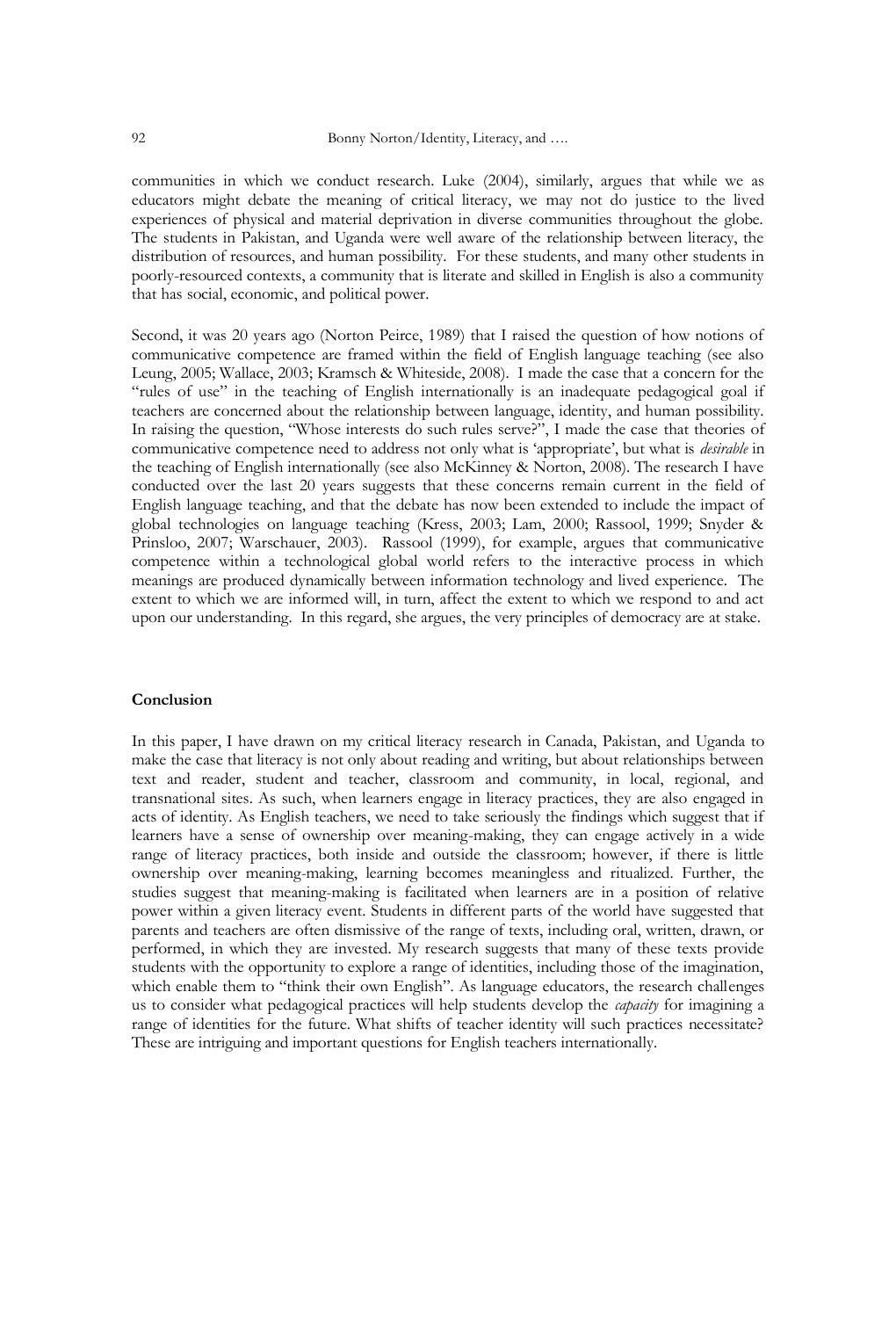### **References**

Anderson, B. (1991). *Imagined communities: Reflections on the origin and spread of* 

*nationalism* (Rev. ed.). New York: Verso.

Arkoudis, S. & Davison, C. (Eds.). (2008). Chinese students: Perspectives on their social,

cognitive, and linguistic investment in English medium interaction. [Special Issue]. *Journal of Asian Pacific Communication*, *18* (1).

Barton, D. (2007). *Literacy: an introduction to the ecology of written language*, 2<sup>nd</sup> edition. Blackwell.

Block, D. (2007). *Second language identities*. London, UK: Continuum

- Blommaert, J. (2008). *Grassroots literacy: Writing, identity, and voice in Central Africa.* London and New York: Routledge.
- Bourdieu, P. (1977). The economics of linguistic exchanges. *Social Science Information, 16*(6), 645-668.

Bourdieu, P. (1991). *Language and symbolic power* (J. B. Thompson, Ed.; G. Raymond & M.

- Adamson, Trans.). Cambridge, England: Polity Press. (Original work published in 1982)
- Canagarajah, A.S. (1999). *Resisting linguistic imperialism in English teaching.* Oxford: Oxford University Press.
- Cummins, J. (2006). Identity texts: The imaginative construction of self through multiliteracies pedagogy. In O. Garcia, T. Skutnabb-Kangas, & M. Torres-Guzman. (Ieds.) *Imagining multilingual schools: Language in education and glocalization.* Clevedon, UK: Multilingual Matters, pp. 51-68.
- Haneda, M. (2005). Investing in foreign-language writing: A study of two multicultural learners. *Journal of Language, Identity, and Education*, *4* (4), 269-290.
- Heller, M. (2007). *Linguistic minorities and modernity: A sociolinguistic ethnography* (2<sup>nd</sup> edition). Continuum.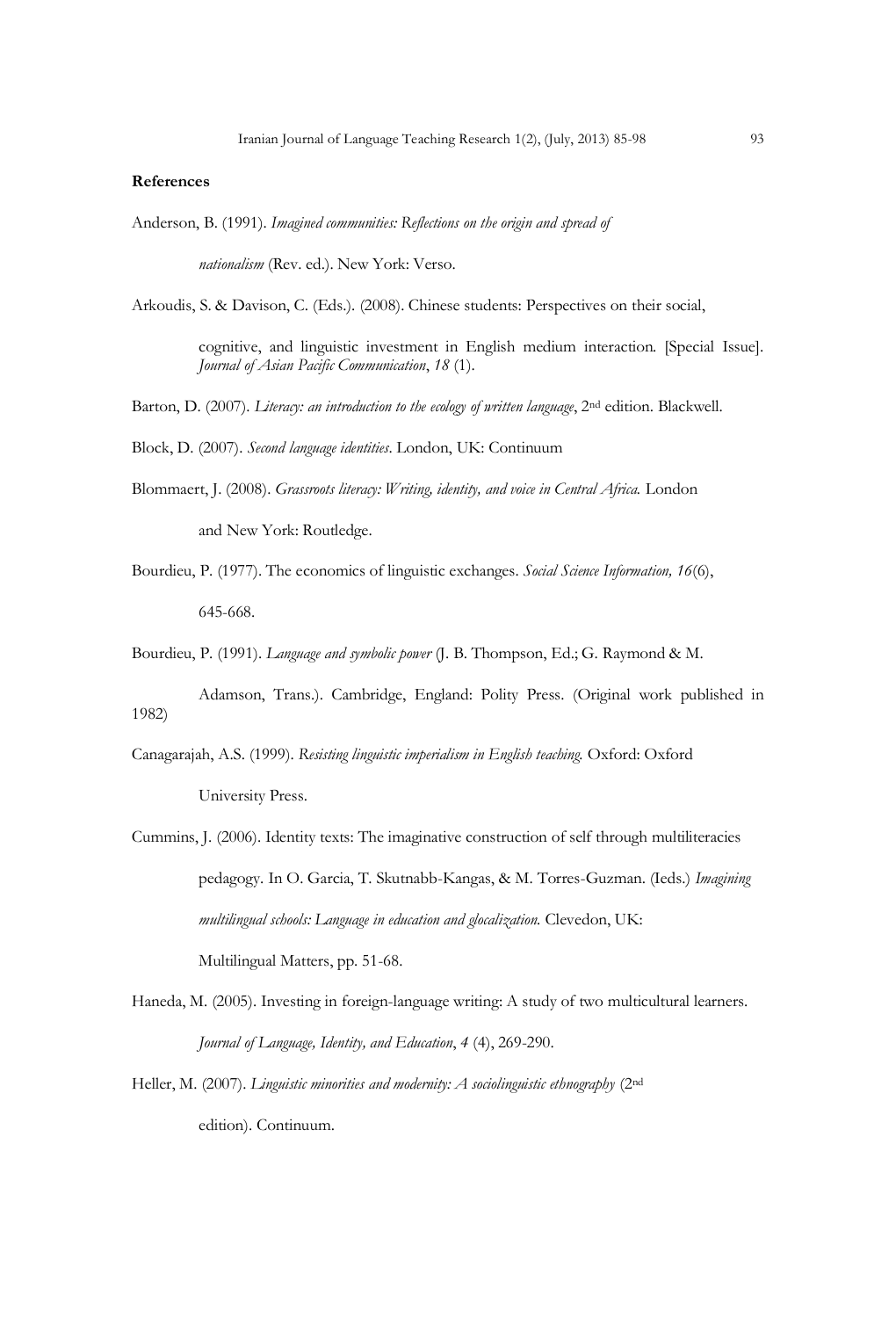Hornberger, N. (Ed.) (2003). *Continua of biliteracy.* Clevedon, UK: Multilingual Matters.

- Kanno, Y. (2008). *Language and education in Japan: Unequal access to bilingualism*. Basingstoke, UK: Palgrave Macmillan.
- Kanno, Y., & Norton, B. (Eds.). (2003). Imagined communities and educational possibilities [Special issue]. *Journal of Language, Identity, and Education, 2*(4).
- Kendrick, M. & Jones, S. (2008) Girls" visual representations of literacy in a rural Ugandan community. *Canadian Journal of Education*, *31*(3), 372-404.
- Kendrick, M., Jones, S., Mutonyi, H., & Norton, B. (2006). Multimodality and English education in Ugandan schools. *English Studies in Africa*, 49 (1), 95-114.
- Kramsch, C. & Whiteside, A. (2008). Language ecology in multilingual settings: Towards a theory of symbolic competence. *Applied Linguistics*, *29* (4), 645-671.
- Kress, K. G. (2003). *Literacy in the new media age.* London & New York: Routledge.
- Lam, W. S. E. (2000). L2 literacy and the design of the self: A case study of a teenager writing on the internet. *TESOL Quarterly, 34*(3), 457-482.
- Leung, C. (2005). Convivial communication: recontextualizing communicative competence. *International Journal of Applied Linguistics 15* (2), pp.119-144
- Luke, A. (1997). Critical approaches to literacy. In V. Edwards & D. Corson (Eds.), *Encyclopedia of language and education, Vol. 2: Literacy* (pp. 143-152). Dordrecht, Netherlands: Kluwer Academic Publishers.

Luke, A. (2004). Two takes on the critical. In B. Norton & K. Toohey (Eds.), *Critical pedagogies and language learning* (pp. 21-29). New York: Cambridge University Press.

Martin-Jones, M., & Jones, K. (Eds.). (2000). *Multilingual literacies: Reading and writing*

*different worlds.* Amsterdam: John Benjamins Publishing.

May, S. (2008). *Language and minority rights.* London and New York: Routledge.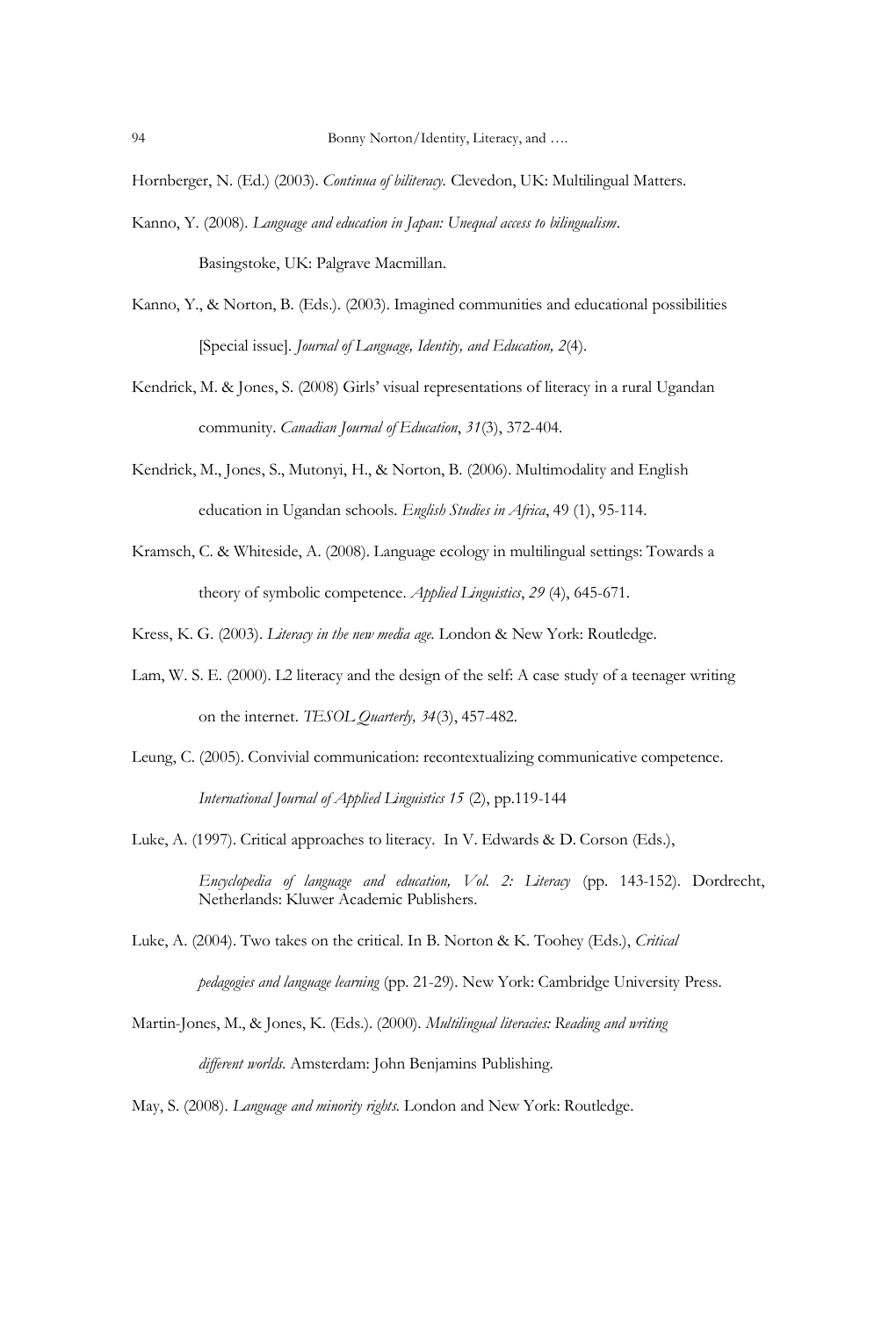McKay, S., & Wong, S. C. (1996). Multiple discourses, multiple identities: Investment and

agency in second language learning among Chinese adolescent immigrant students. *Harvard Educational Review, 66*(3), 577-608.

McKinney, C., & Norton, B. (2008). Identity in language and literacy education. In B. Spolsky &

F. Hult (Eds.), *The handbook of educational linguistics*. (pp. 192-205). Blackwell.

Moffat, L., & Norton, B. (2005). Popular culture and the reading teacher: A case for feminist pedagogy. *Critical Inquiry in Language Studies, 2*(1), 1-12.

New London Group (1996). A pedagogy of multiliteracies: Designing social futures. *Harvard Educational Review, 66*, 60-92.

Norton, B. (2000). *Identity and language learning: Gender, ethnicity and educational change*.

Harlow, England: Longman/Pearson.

Norton, B. (2001). Non-participation, imagined communities, and the language classroom. In

M. Breen (Ed.), *Learner contributions to language learning: New directions in research* (pp. 159- 171). London: Pearson Education Limited.

Norton, B. (2003). The motivating power of comic books: Insights from Archie comic readers.

*The Reading Teacher, 57*(2), 140-147.

- Norton, B. (2010). Identity, literacy, and English language teaching. *Proceedings of the IATEFL conference*, Cardiff, UK, IATEFL, UK, p. 160-169.
- Norton, B., & Gao, Y. (2008). Identity, investment, and Chinese learners of English. *Journal of Asian Pacific Communication, 18* (1), 109-120
- Norton, B., & Kamal, F. (2003). The imagined communities of English language learners in a Pakistani school. *Journal of Language, Identity, and Education, 2*(4), 301-307.
- Norton, B. & Toohey, K. (2001). Changing perspectives on good language learners. *TESOL Quarterly, 35*(2), 307-322.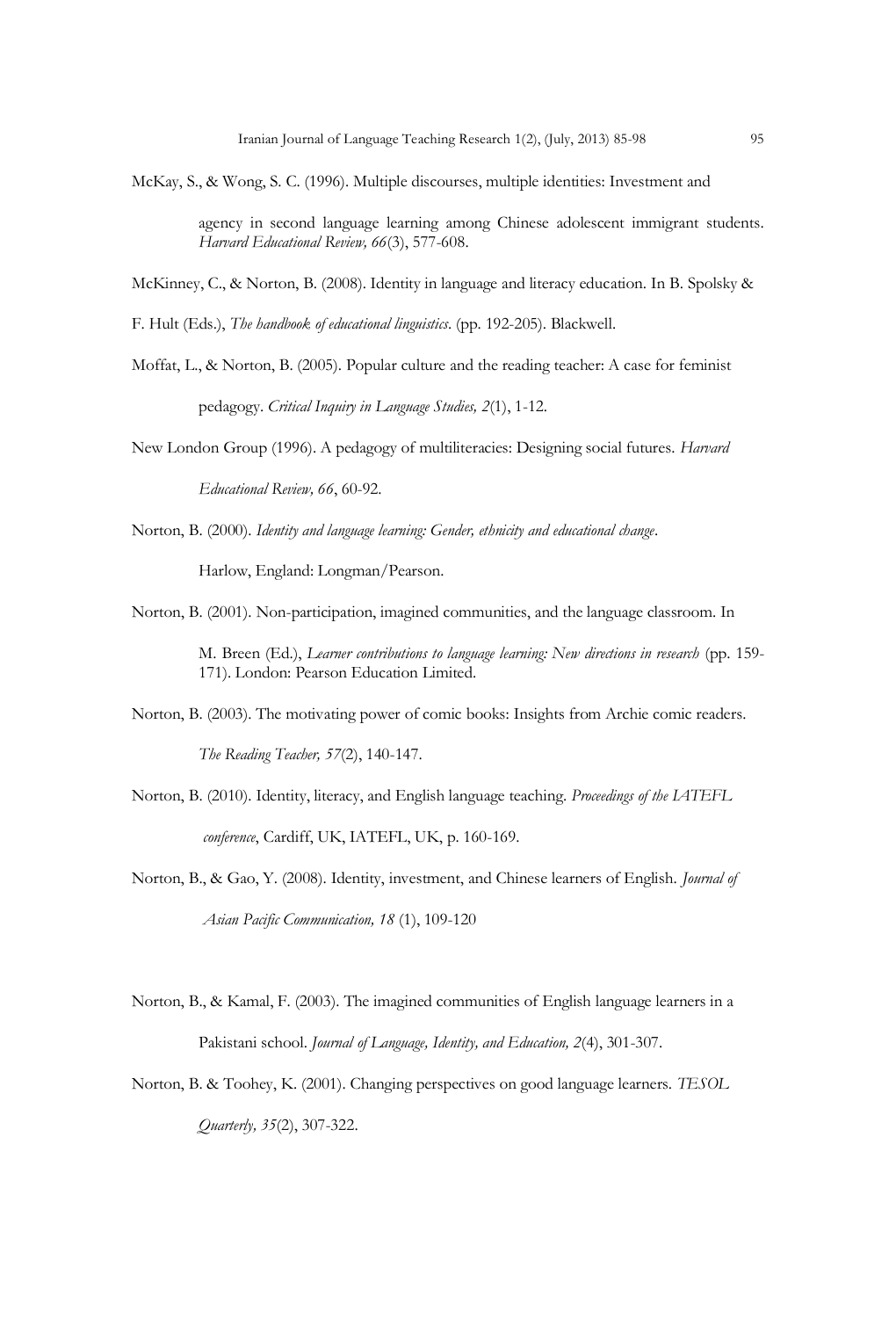- Norton, B. & Toohey, K. (2011). Identity, language learning, and social change.*Language Teaching*, *44* (4), 412-446. (State-of-the-Art Article).
- Norton, B., & Vanderheyden, K. (2004). Comic book culture and second language learners. In B. Norton & K. Toohey (Eds.), *Critical pedagogies and language learning* (pp. 201-221). New York: Cambridge University Press.
- Norton, B., & Mutonyi, H. (2007). Talk what others think you can"t talk: HIV/AIDS clubs as peer education in Ugandan schools. *Compare: A Journal of Comparative Education, 37*(4), 479-492.
- Norton Peirce, B. (1989). Toward a pedagogy of possibility in the teaching of English internationally: People"s English in South Africa. *TESOL Quarterly, 23*(3), 401-420.
- Norton Peirce, B. (1995). Social identity, investment, and language learning. *TESOL Quarterly, 29*(1), 9-31.
- Pavlenko, A., & Norton, B. (2007). Imagined communities, identity, and English language teaching. In J. Cummins & C. Davison (Eds.), *International handbook of English language teaching* (pp. 669-680). New York: Springer.
- Pennycook, A. (1998). *English and the discourses of colonialism.* New York: Routledge.
- Pittaway, D. (2004). Investment and second language acquisition. *Critical Inquiry in Language Studies, 4*(1), 203-218.
- Potowski, K. (2007). *Language and identity in a dual immersion school.* Clevedon, UK: Multilingual Matters.
- Prinsloo, M. & Baynham, M. (Eds.) (2008). *Literacies, global and local.* Philadelphia, USA: John Benjamins
- Ramanathan, V. (2005). *The English-vernacular divide: Postcolonial language politics and practice*. Clevedon, UK: Multilingual Matters.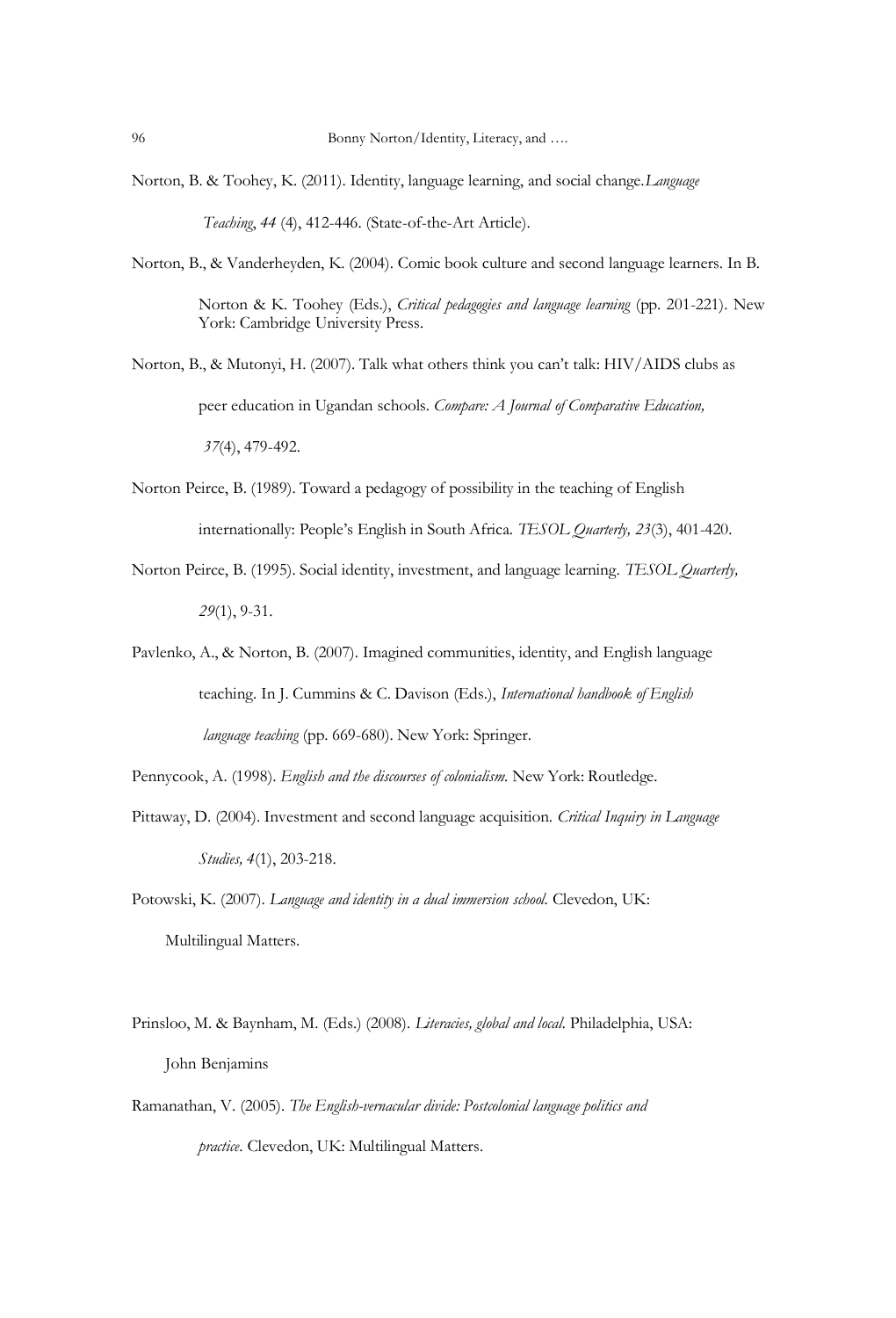- Rassool, N. (1999). *Literacy for Sustainable Development in the Age of Information*. Clevedon, UK: Multilingual Matters.
- Skilton-Sylvester, E. (2002). Should I stay or should I go? Investigating Cambodian women"s participation and investment in adult ESL programs. *Adult Education Quarterly, 53*(1), 9- 26.
- Snyder, I. & Prinsloo, M. (Eds.) (2007). The digital literacy practices of young people in marginal contexts. [Special Issue]. *Language and Education: An International Journal. 21* (3).
- Stein, P. (2008). *Multimodal pedagogies in diverse classrooms: Representation, rights and resources.* London and New York: Routledge.
- Street, B. (2001) (Ed.). *Literacy and development: Ethnographic perspectives*. New York: Routledge.
- Toohey, K. (2000). *Learning English at school: Identity, social relations and classroom practice*. Clevedon, England: Multilingual Matters.
- Wallace, C. (2003). *Critical reading in language education*. Basingstoke, England: Palgrave Macmillan.
- Warschauer, M. (2003). *Technology and social Inclusion: Rethinking the digital divide*. Boston:

MIT Press

Zuengler, J. & Miller, E. (2006). Cognitive and sociocultural perspectives: Two parallel SLA

worlds? *TESOL Quarterly*, *40* (1), 35-58.

# **Acknowledgment:**

This article is a slightly revised version of Norton, B. (2010). Identity, literacy, and English language teaching. *Proceedings of the IATEFL conference*, Cardiff, UK, IATEFL, UK, p. 160-169, also published in the *TESL Canada Journal*, 28, 1 in 2010.